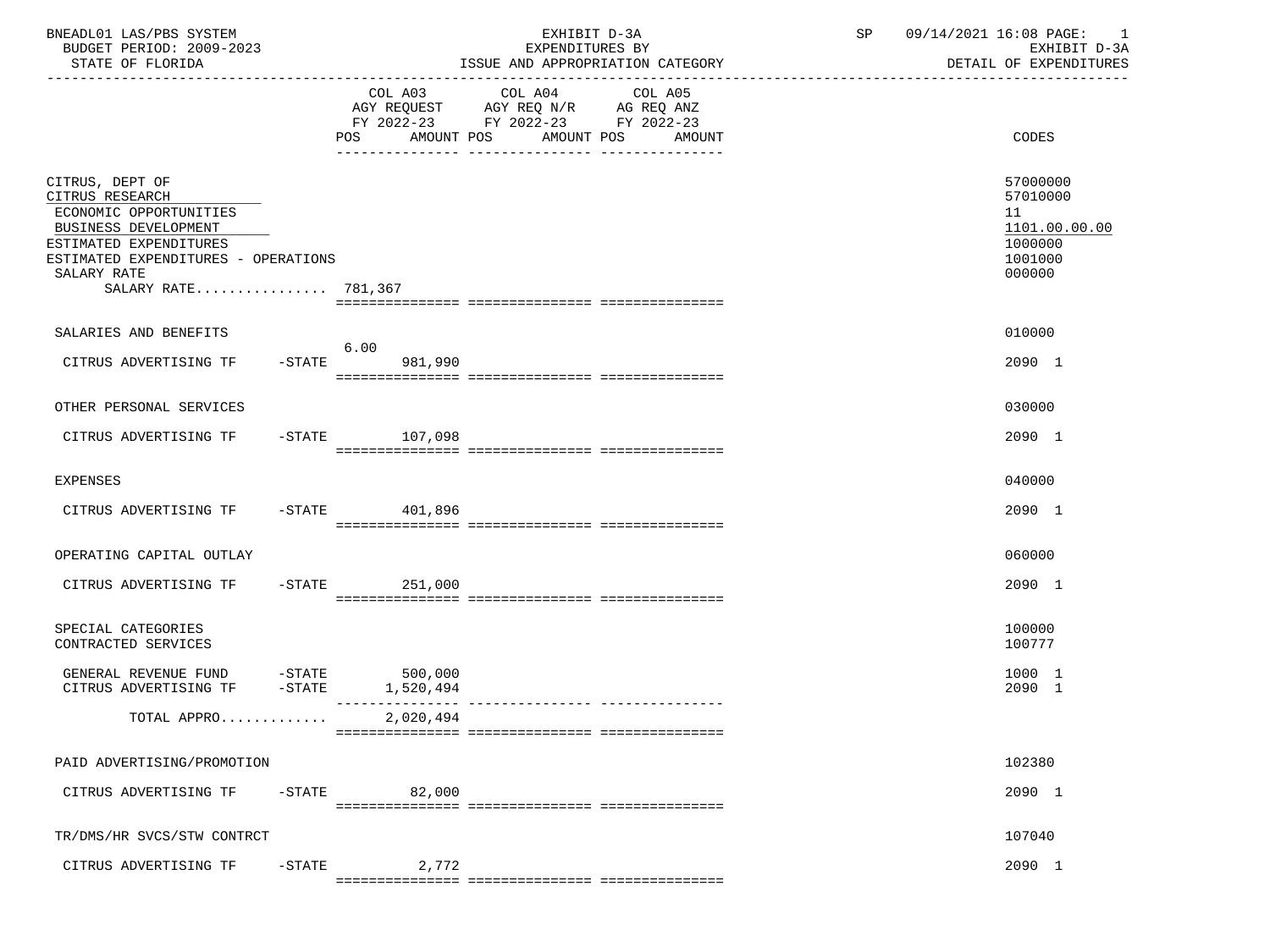| BNEADL01 LAS/PBS SYSTEM<br>BUDGET PERIOD: 2009-2023<br>STATE OF FLORIDA<br>----------------                                                           | EXHIBIT D-3A<br>EXPENDITURES BY<br>ISSUE AND APPROPRIATION CATEGORY                                                                            | 09/14/2021 16:08 PAGE:<br>$\overline{\phantom{a}}$<br>SP<br>EXHIBIT D-3A<br>DETAIL OF EXPENDITURES |
|-------------------------------------------------------------------------------------------------------------------------------------------------------|------------------------------------------------------------------------------------------------------------------------------------------------|----------------------------------------------------------------------------------------------------|
|                                                                                                                                                       | COL A03 COL A04<br>COL A05<br>AGY REQUEST AGY REQ N/R AG REQ ANZ<br>FY 2022-23 FY 2022-23 FY 2022-23<br>POS AMOUNT POS<br>AMOUNT POS<br>AMOUNT | CODES                                                                                              |
| CITRUS, DEPT OF<br>CITRUS RESEARCH<br>ECONOMIC OPPORTUNITIES<br>BUSINESS DEVELOPMENT<br>ESTIMATED EXPENDITURES<br>ESTIMATED EXPENDITURES - OPERATIONS |                                                                                                                                                | 57000000<br>57010000<br>11<br>1101.00.00.00<br>1000000<br>1001000                                  |
| TOTAL: ESTIMATED EXPENDITURES - OPERATIONS<br>TOTAL POSITIONS 6.00<br>TOTAL ISSUE 3,847,250<br>TOTAL SALARY RATE 781,367                              |                                                                                                                                                | 1001000                                                                                            |
| FLORIDA RETIREMENT SYSTEM<br>ADJUSTMENT - FY 2021-22 - NORMAL<br>COST AND UNFUNDED ACTUARIAL<br>LIABILITY<br>SALARIES AND BENEFITS                    |                                                                                                                                                | 1001070<br>010000                                                                                  |
| CITRUS ADVERTISING TF                                                                                                                                 | $-STATE$ 3,684                                                                                                                                 | 2090 1                                                                                             |
| REALLOCATION OF HUMAN RESOURCES<br>OUTSOURCING<br>SPECIAL CATEGORIES<br>TR/DMS/HR SVCS/STW CONTRCT                                                    |                                                                                                                                                | 1005900<br>100000<br>107040                                                                        |
| CITRUS ADVERTISING TF -STATE 498-                                                                                                                     |                                                                                                                                                | 2090 1                                                                                             |
| TOTAL: BUSINESS DEVELOPMENT<br>BY FUND TYPE<br>GENERAL REVENUE FUND<br>TRUST FUNDS                                                                    | 500,000<br>3,350,636                                                                                                                           | 1101.00.00.00<br>1000<br>2000                                                                      |
| TOTAL POSITIONS $6.00$<br>TOTAL PROG COMP<br>TOTAL SALARY RATE $781.367$                                                                              | 3,850,636                                                                                                                                      |                                                                                                    |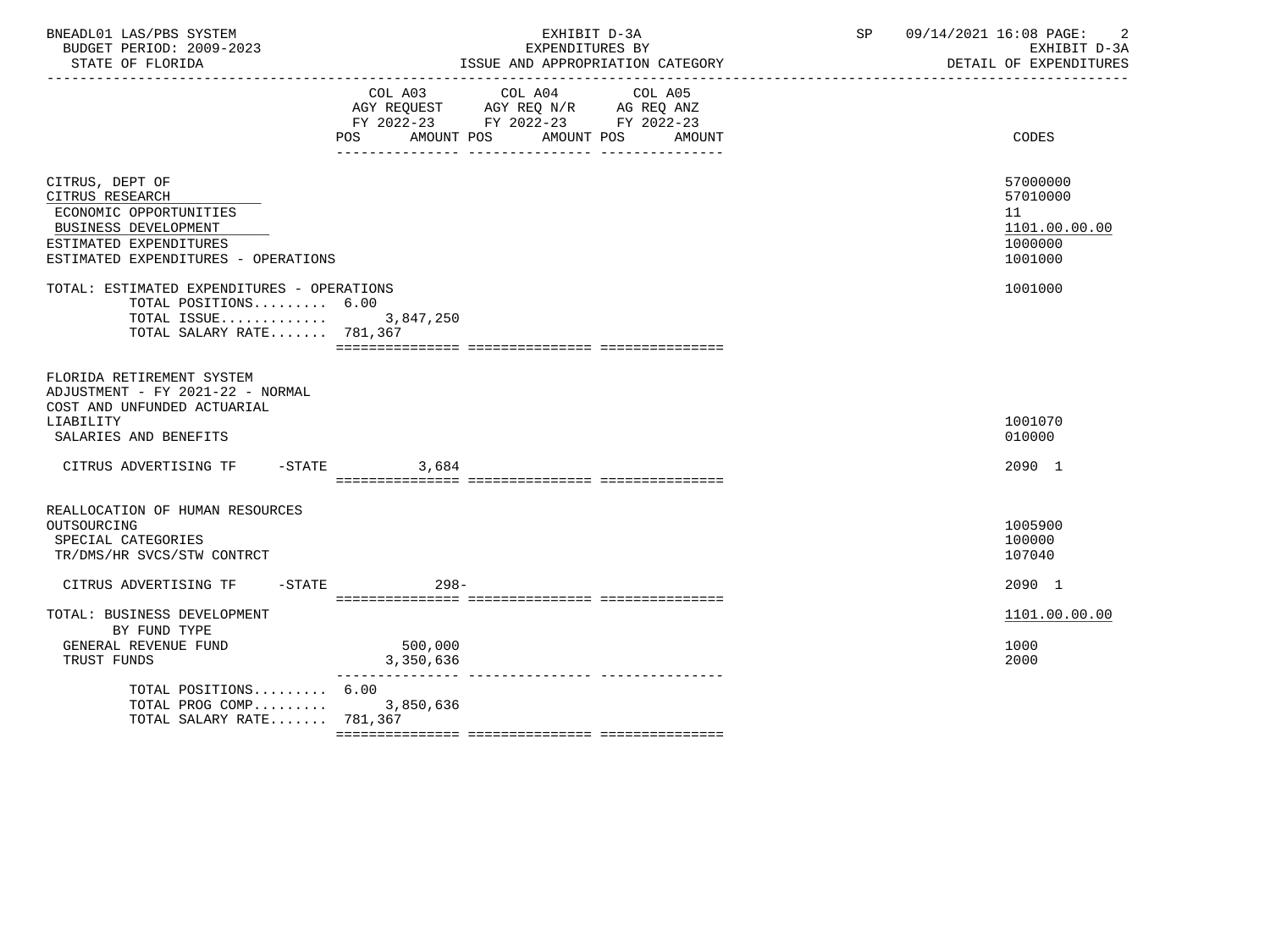| BNEADL01 LAS/PBS SYSTEM<br>BUDGET PERIOD: 2009-2023<br>STATE OF FLORIDA                                                                                                                                  |                     | EXHIBIT D-3A<br>EXPENDITURES BY<br>ISSUE AND APPROPRIATION CATEGORY                                                                      | SP<br>--------------------------------- | 09/14/2021 16:08 PAGE: 3<br>EXHIBIT D-3A<br>DETAIL OF EXPENDITURES          |  |  |
|----------------------------------------------------------------------------------------------------------------------------------------------------------------------------------------------------------|---------------------|------------------------------------------------------------------------------------------------------------------------------------------|-----------------------------------------|-----------------------------------------------------------------------------|--|--|
|                                                                                                                                                                                                          |                     | COL A03 COL A04<br>COL A05<br>AGY REQUEST AGY REQ N/R AG REQ ANZ<br>FY 2022-23 FY 2022-23 FY 2022-23<br>POS AMOUNT POS AMOUNT POS AMOUNT |                                         | CODES                                                                       |  |  |
| CITRUS, DEPT OF<br>EXECUTIVE DIR/SUPPORT SVCS<br>ECONOMIC OPPORTUNITIES<br>BUSINESS DEVELOPMENT<br>ESTIMATED EXPENDITURES<br>ESTIMATED EXPENDITURES - OPERATIONS<br>SALARY RATE<br>SALARY RATE 1,156,324 |                     |                                                                                                                                          |                                         | 57000000<br>57020000<br>11<br>1101.00.00.00<br>1000000<br>1001000<br>000000 |  |  |
| SALARIES AND BENEFITS<br>CITRUS ADVERTISING TF -STATE 1,765,051                                                                                                                                          | 14.00               |                                                                                                                                          |                                         | 010000<br>2090 1                                                            |  |  |
| OTHER PERSONAL SERVICES                                                                                                                                                                                  |                     |                                                                                                                                          |                                         | 030000                                                                      |  |  |
| CITRUS ADVERTISING TF -STATE 66,000                                                                                                                                                                      |                     |                                                                                                                                          |                                         | 2090 1                                                                      |  |  |
| <b>EXPENSES</b>                                                                                                                                                                                          |                     |                                                                                                                                          |                                         | 040000                                                                      |  |  |
| CITRUS ADVERTISING TF -STATE 492,625                                                                                                                                                                     |                     |                                                                                                                                          |                                         | 2090 1                                                                      |  |  |
| OPERATING CAPITAL OUTLAY                                                                                                                                                                                 |                     |                                                                                                                                          |                                         | 060000                                                                      |  |  |
| CITRUS ADVERTISING TF -STATE 419,779                                                                                                                                                                     |                     |                                                                                                                                          |                                         | 2090 1                                                                      |  |  |
| SPECIAL CATEGORIES<br>CONTRACTED SERVICES                                                                                                                                                                |                     |                                                                                                                                          |                                         | 100000<br>100777                                                            |  |  |
| CITRUS ADVERTISING TF -STATE 307,655                                                                                                                                                                     |                     |                                                                                                                                          |                                         | 2090 1                                                                      |  |  |
| PAID ADVERTISING/PROMOTION                                                                                                                                                                               |                     |                                                                                                                                          |                                         | 102380                                                                      |  |  |
| CITRUS ADVERTISING TF                                                                                                                                                                                    | $-$ STATE<br>75,000 |                                                                                                                                          |                                         | 2090 1                                                                      |  |  |
| RISK MANAGEMENT INSURANCE                                                                                                                                                                                |                     |                                                                                                                                          |                                         | 103241                                                                      |  |  |
| CITRUS ADVERTISING TF                                                                                                                                                                                    | $-STATE$<br>25,608  |                                                                                                                                          |                                         | 2090 1                                                                      |  |  |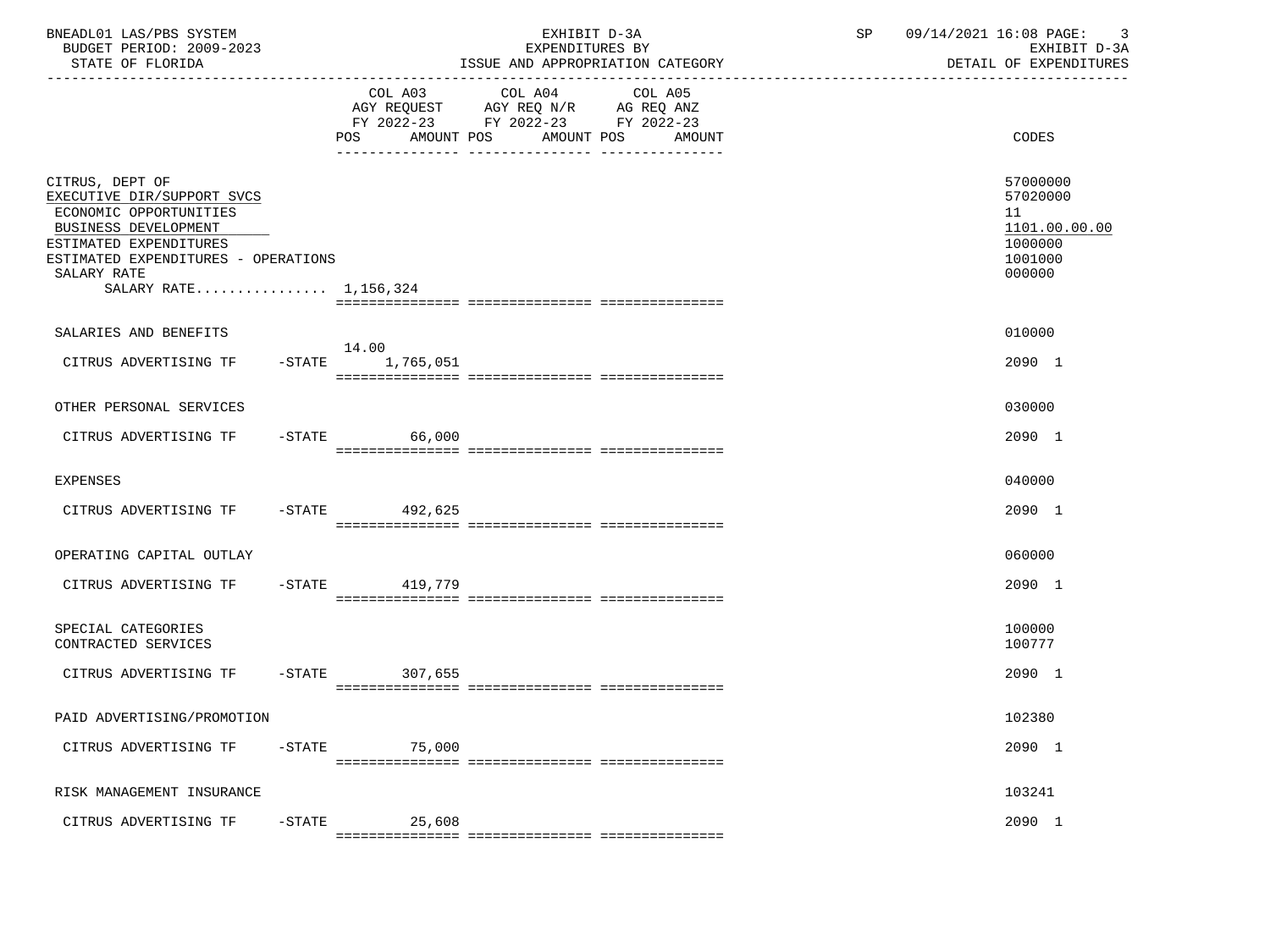| BNEADL01 LAS/PBS SYSTEM<br>BUDGET PERIOD: 2009-2023<br>STATE OF FLORIDA                                                                                                                                              |                          | EXHIBIT D-3A<br>EXPENDITURES BY<br>ISSUE AND APPROPRIATION CATEGORY                                                       | SP | 09/14/2021 16:08 PAGE:<br>4<br>EXHIBIT D-3A<br>DETAIL OF EXPENDITURES                 |
|----------------------------------------------------------------------------------------------------------------------------------------------------------------------------------------------------------------------|--------------------------|---------------------------------------------------------------------------------------------------------------------------|----|---------------------------------------------------------------------------------------|
|                                                                                                                                                                                                                      | <b>POS</b><br>AMOUNT POS | COL A03 COL A04 COL A05<br>AGY REQUEST AGY REQ N/R AG REQ ANZ<br>FY 2022-23 FY 2022-23 FY 2022-23<br>AMOUNT POS<br>AMOUNT |    | CODES                                                                                 |
| CITRUS, DEPT OF<br>EXECUTIVE DIR/SUPPORT SVCS<br>ECONOMIC OPPORTUNITIES<br>BUSINESS DEVELOPMENT<br>ESTIMATED EXPENDITURES<br>ESTIMATED EXPENDITURES - OPERATIONS<br>SPECIAL CATEGORIES<br>TR/DMS/HR SVCS/STW CONTRCT |                          |                                                                                                                           |    | 57000000<br>57020000<br>11<br>1101.00.00.00<br>1000000<br>1001000<br>100000<br>107040 |
| CITRUS ADVERTISING TF                                                                                                                                                                                                | $-$ STATE 4, 236         |                                                                                                                           |    | 2090 1                                                                                |
| DATA PROCESSING SERVICES<br>DP ASSESSMENT (DMS)                                                                                                                                                                      |                          |                                                                                                                           |    | 210000<br>210004                                                                      |
| CITRUS ADVERTISING TF                                                                                                                                                                                                | $-STATE$ 24,280          |                                                                                                                           |    | 2090 1                                                                                |
| TOTAL: ESTIMATED EXPENDITURES - OPERATIONS<br>TOTAL POSITIONS 14.00<br>TOTAL ISSUE $3,180,234$<br>TOTAL SALARY RATE 1,156,324                                                                                        |                          |                                                                                                                           |    | 1001000                                                                               |
| SALARY INCREASES FOR FY 2021-22 -<br>STATE EMPLOYEE MINIMUM WAGE<br>INCREASE - EFFECTIVE 7/1/2021<br>SALARY RATE<br>SALARY RATE $2,460$                                                                              |                          |                                                                                                                           |    | 1001030<br>000000                                                                     |
| SALARIES AND BENEFITS                                                                                                                                                                                                |                          |                                                                                                                           |    | 010000                                                                                |
| CITRUS ADVERTISING TF                                                                                                                                                                                                | $-STATE$<br>2,915        |                                                                                                                           |    | 2090 1                                                                                |
| TOTAL: SALARY INCREASES FOR FY 2021-22 -<br>STATE EMPLOYEE MINIMUM WAGE<br>INCREASE - EFFECTIVE 7/1/2021                                                                                                             |                          |                                                                                                                           |    | 1001030                                                                               |
| TOTAL ISSUE<br>TOTAL SALARY RATE 2,460                                                                                                                                                                               | 2,915                    |                                                                                                                           |    |                                                                                       |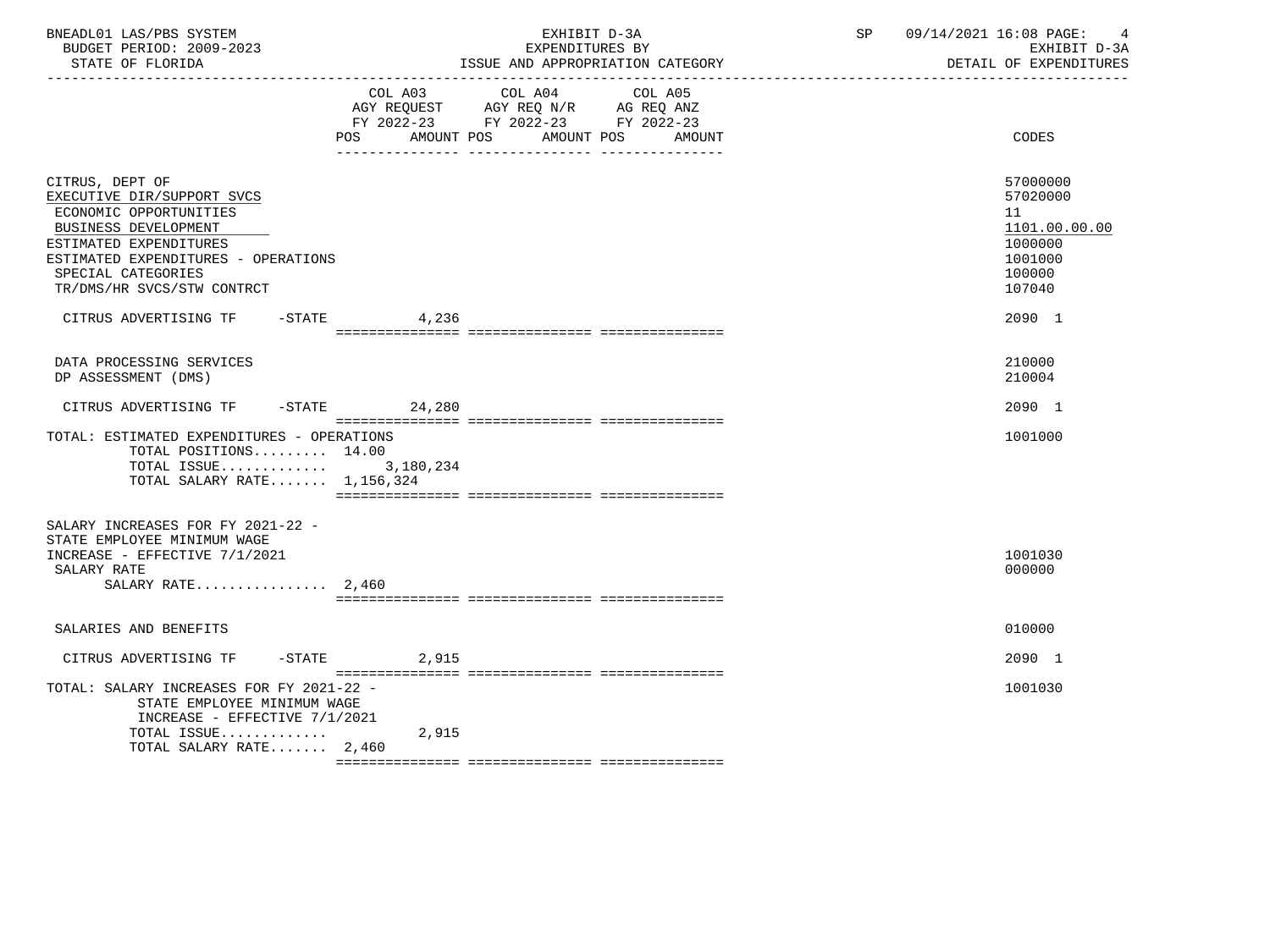| BNEADL01 LAS/PBS SYSTEM<br>BUDGET PERIOD: 2009-2023<br>STATE OF FLORIDA                                                                                                                                                   |           |                                                                                                                           | EXHIBIT D-3A<br>EXPENDITURES BY<br>ISSUE AND APPROPRIATION CATEGORY | SP | 09/14/2021 16:08 PAGE:<br>-5<br>EXHIBIT D-3A<br>DETAIL OF EXPENDITURES |
|---------------------------------------------------------------------------------------------------------------------------------------------------------------------------------------------------------------------------|-----------|---------------------------------------------------------------------------------------------------------------------------|---------------------------------------------------------------------|----|------------------------------------------------------------------------|
|                                                                                                                                                                                                                           |           | COL A03<br>COL A04<br>AGY REQUEST AGY REQ N/R AG REQ ANZ<br>FY 2022-23 FY 2022-23 FY 2022-23<br>POS AMOUNT POS AMOUNT POS | COL A05<br>AMOUNT                                                   |    | CODES                                                                  |
| CITRUS, DEPT OF<br>EXECUTIVE DIR/SUPPORT SVCS<br>ECONOMIC OPPORTUNITIES<br>BUSINESS DEVELOPMENT<br>ESTIMATED EXPENDITURES<br>FLORIDA RETIREMENT SYSTEM<br>ADJUSTMENT - FY 2021-22 - NORMAL<br>COST AND UNFUNDED ACTUARIAL |           |                                                                                                                           |                                                                     |    | 57000000<br>57020000<br>11<br>1101.00.00.00<br>1000000                 |
| LIABILITY<br>SALARIES AND BENEFITS                                                                                                                                                                                        |           |                                                                                                                           |                                                                     |    | 1001070<br>010000                                                      |
| CITRUS ADVERTISING TF                                                                                                                                                                                                     |           | -STATE 10,021                                                                                                             |                                                                     |    | 2090 1                                                                 |
| CASUALTY INSURANCE PREMIUM<br>ADJUSTMENT<br>SPECIAL CATEGORIES<br>RISK MANAGEMENT INSURANCE                                                                                                                               |           |                                                                                                                           |                                                                     |    | 1001090<br>100000<br>103241                                            |
| CITRUS ADVERTISING TF                                                                                                                                                                                                     |           | $-$ STATE $12,008-$                                                                                                       |                                                                     |    | 2090 1                                                                 |
| REALLOCATION OF HUMAN RESOURCES<br>OUTSOURCING<br>SPECIAL CATEGORIES<br>TR/DMS/HR SVCS/STW CONTRCT                                                                                                                        |           |                                                                                                                           |                                                                     |    | 1005900<br>100000<br>107040                                            |
| CITRUS ADVERTISING TF                                                                                                                                                                                                     | $-$ STATE | $455 -$                                                                                                                   |                                                                     |    | 2090 1                                                                 |
| DATA PROCESSING ASSESSMENT BASE<br><b>BUDGET ADJUSTMENT</b><br>DATA PROCESSING SERVICES<br>DP ASSESSMENT (DMS)                                                                                                            |           |                                                                                                                           |                                                                     |    | 1006800<br>210000<br>210004                                            |
| CITRUS ADVERTISING TF                                                                                                                                                                                                     |           | $-STATE$ 24, 280-                                                                                                         |                                                                     |    | 2090 1                                                                 |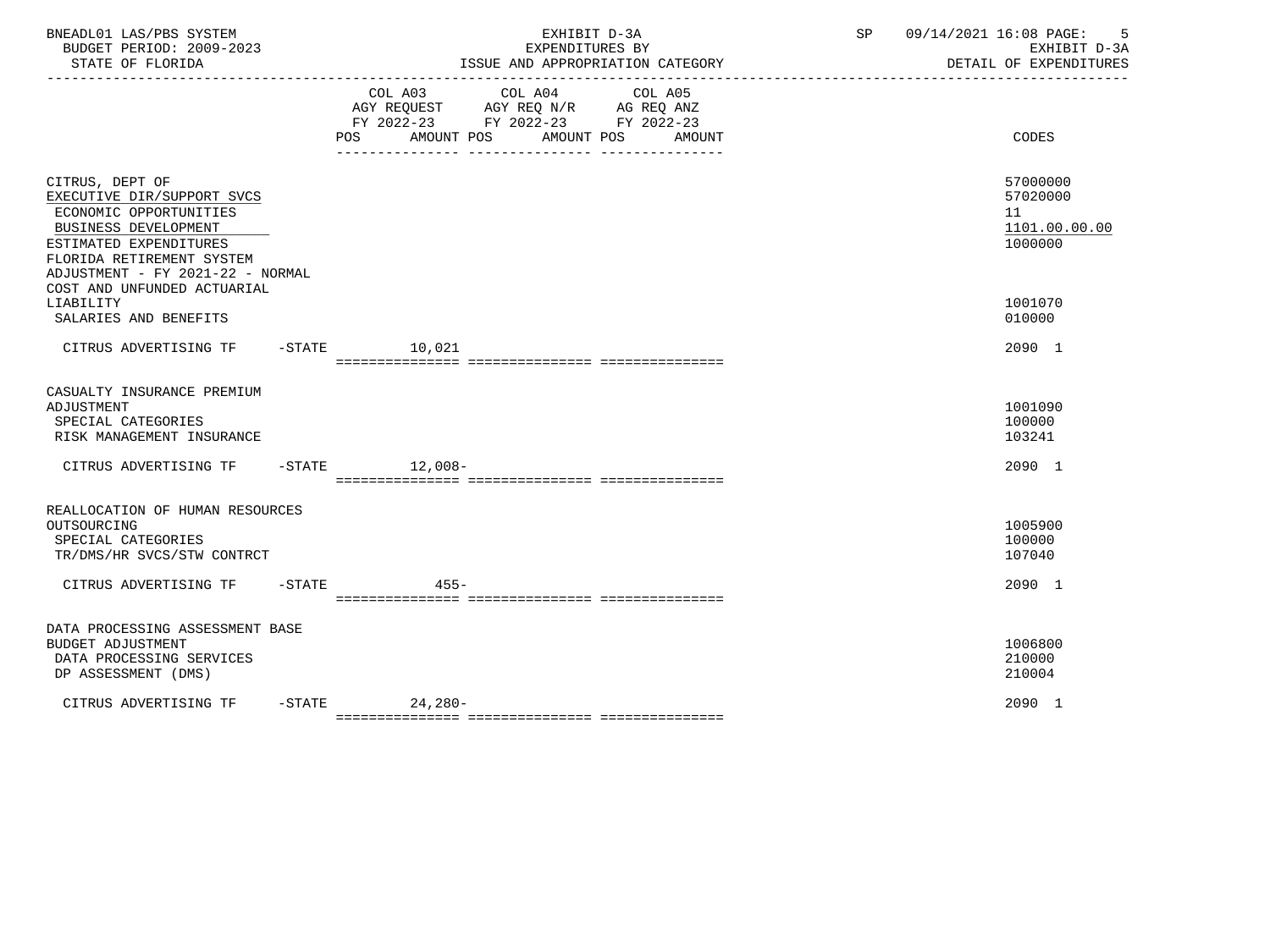| BNEADL01 LAS/PBS SYSTEM<br>BUDGET PERIOD: 2009-2023<br>STATE OF FLORIDA                                                                                                | EXHIBIT D-3A<br>EXPENDITURES BY<br>ISSUE AND APPROPRIATION CATEGORY                                                                   | 09/14/2021 16:08 PAGE: 6<br>SP<br>EXHIBIT D-3A<br>DETAIL OF EXPENDITURES |
|------------------------------------------------------------------------------------------------------------------------------------------------------------------------|---------------------------------------------------------------------------------------------------------------------------------------|--------------------------------------------------------------------------|
|                                                                                                                                                                        | COL A03 COL A04 COL A05<br>AGY REQUEST AGY REQ N/R AG REQ ANZ<br>FY 2022-23 FY 2022-23 FY 2022-23<br>POS AMOUNT POS AMOUNT POS AMOUNT | CODES                                                                    |
| CITRUS, DEPT OF<br>EXECUTIVE DIR/SUPPORT SVCS<br>ECONOMIC OPPORTUNITIES<br>BUSINESS DEVELOPMENT<br><b>WORKLOAD</b><br>ADD POSITON TO SUPPORT TRANSITION                |                                                                                                                                       | 57000000<br>57020000<br>11<br>1101.00.00.00<br>3000000                   |
| TO FLORIDA PLANNING ACCOUNTING AND<br>LEDGER MANAGEMENT<br>SALARY RATE<br>SALARY RATE 24,581                                                                           |                                                                                                                                       | 3000100<br>000000                                                        |
| SALARIES AND BENEFITS                                                                                                                                                  |                                                                                                                                       | 010000                                                                   |
| $-STATE$<br>CITRUS ADVERTISING TF                                                                                                                                      | 1.00<br>43,651                                                                                                                        | 2090 1                                                                   |
| TOTAL: ADD POSITON TO SUPPORT TRANSITION<br>TO FLORIDA PLANNING ACCOUNTING AND<br>LEDGER MANAGEMENT<br>TOTAL POSITIONS 1.00<br>TOTAL ISSUE<br>TOTAL SALARY RATE 24,581 | 43,651                                                                                                                                | 3000100                                                                  |
|                                                                                                                                                                        |                                                                                                                                       |                                                                          |

AGENCY ISSUE NARRATIVE:

2022-2023 BUDGET YEAR NARRATIVE: IT COMPONENT? NO

 Summary: The Department of Citrus requests the appropriation from the Citrus Advertising Trust Fund in the XXXXX category within the Executive Direction budget entity to support for the Planning, Accounting, and Ledger Management (PALM) transition.

 Background: The State of Florida Accounting Information Resource (FLAIR) system, is based on software developed in the 1970s and implemented as the core of the state's financial system 1981. Recognizing the risks and shortcomings of FLAIR, the Legislature authorized and appropriated funds to the Department of Financial Services in Fiscal Year 2013-2014 to conduct a study of replacement options. The ultimate result of this study was a recommendation to replace the core functionality of FLAIR and the Treasury cash management system (CMS). The replacement of FLAIR and CMS has been recognized as the Florida Planning Accounting and Ledger Management (PALM) Project.

 As the Florida PALM Project proceeds in the replacement of components of FLAIR, the Department of Citrus will need to prepare for and execute specific transition activities which will require additional resources. The Florida PALM transition approach replaced the CMS components first (in 2021). The Central FLAIR functions and Departmental FLAIR functions, and the FLAIR Payroll functions will be implemented over the next 3 years.

# Planning and Analysis

 As part of Florida PALM's implementation approach, the Project Team maintains a Master Readiness Workplan for agencies to complete tasks and requests organizations identify members of the Change Champion Network within their own organizations to support their transition. Each organization was asked to assign Change Champion roles. One of these roles is known as the Agency Liaison and serves as the primary point of contact between Florida PALM and our organization. They attend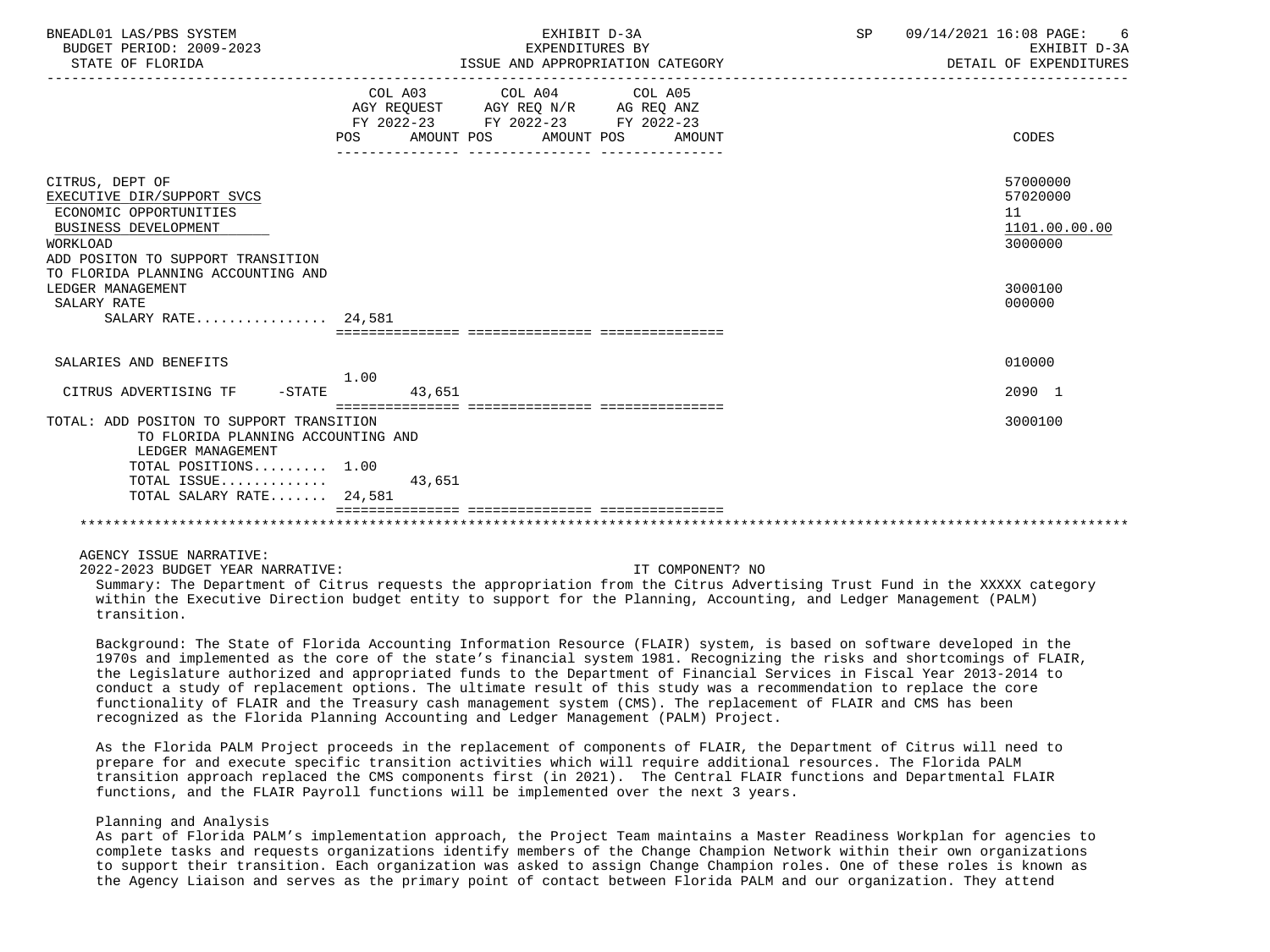| BNEADL01 LAS/PBS SYSTEM<br>BUDGET PERIOD: 2009-2023<br>STATE OF FLORIDA                                                                          | EXHIBIT D-3A<br>EXPENDITURES BY<br>ISSUE AND APPROPRIATION CATEGORY                                                                      | <b>SP</b> | 09/14/2021 16:08 PAGE: 7<br>EXHIBIT D-3A<br>DETAIL OF EXPENDITURES |
|--------------------------------------------------------------------------------------------------------------------------------------------------|------------------------------------------------------------------------------------------------------------------------------------------|-----------|--------------------------------------------------------------------|
|                                                                                                                                                  | COL A03<br>COL A04 COL A05<br>AGY REQUEST AGY REQ N/R AG REQ ANZ<br>FY 2022-23 FY 2022-23 FY 2022-23<br>POS AMOUNT POS AMOUNT POS AMOUNT |           | CODES                                                              |
| CITRUS, DEPT OF<br>EXECUTIVE DIR/SUPPORT SVCS<br>ECONOMIC OPPORTUNITIES<br>BUSINESS DEVELOPMENT<br>WORKLOAD<br>ADD POSITON TO SUPPORT TRANSITION |                                                                                                                                          |           | 57000000<br>57020000<br>11<br>1101.00.00.00<br>3000000             |
| TO FLORIDA PLANNING ACCOUNTING AND<br>LEDGER MANAGEMENT                                                                                          |                                                                                                                                          |           | 3000100                                                            |

 multiple meetings per week, help break down the organization tasks to a lower level of detail, monitor progress of the organization's readiness activities, and report on status of agency business system remediation and interface development work. This is an individual who should have strong project management skills. The requested budget authority would fund one full-time staff augmentation individual whose primary function would be to supplement the roles of the Change Champions within our organization.

## Business System Remediation

 As a result of replacing CMS and FLAIR components over time, agency business systems will need to be analyzed to determine if they need to be modified, retired, or unimpacted. The requested budget authority would fund an analysis of current business system usage and anticipated action (modification, retirement, or none). The Chart of Accounts, maintained by the Chief Financial Officer, is designed to change with the implementation of Florida PALM. As a result, business systems within Department of Citrus will need to be updated to either incorporate the new Chart of Accounts or to crosswalk from/to current/legacy values.

# Operational Support

 During the next three years, subject matter experts will be utilized to participate in the collaborative design, testing, and implementation activities for Florida PALM. These positions are needed in order provide continuity of the Department of Citrus' business functions while the current staff are transitioning the current business processes and systems to Florida PALM.

#### Impacts/Risks

 Without the additional resources, Department of Citrus will either not be ready to transition to Florida PALM which could result in overall delays to the Project or will have to use existing resources to complete these activities which could potentially result in errors, omissions, decrease in the quality and accuracy of Florida PALM transition tasks and/or current operations, as well as impacts to employee morale. \*\*\*\*\*\*\*\*\*\*\*\*\*\*\*\*\*\*\*\*\*\*\*\*\*\*\*\*\*\*\*\*\*\*\*\*\*\*\*\*\*\*\*\*\*\*\*\*\*\*\*\*\*\*\*\*\*\*\*\*\*\*\*\*\*\*\*\*\*\*\*\*\*\*\*\*\*\*\*\*\*\*\*\*\*\*\*\*\*\*\*\*\*\*\*\*\*\*\*\*\*\*\*\*\*\*\*\*\*\*\*\*\*\*\*\*\*\*\*\*\*\*\*\*\*\*\*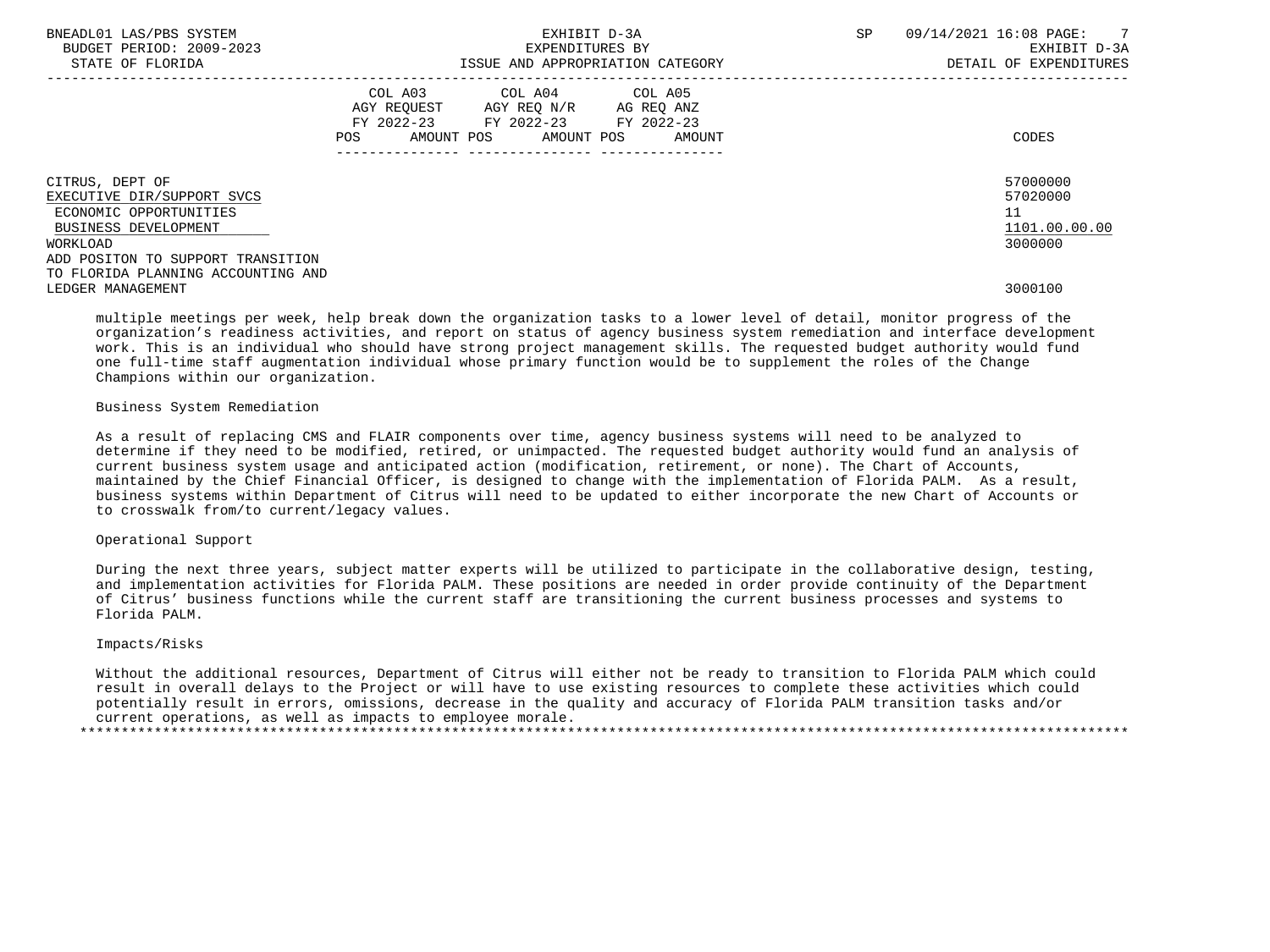| BNEADL01 LAS/PBS SYSTEM<br>BUDGET PERIOD: 2009-2023<br>STATE OF FLORIDA                                                                                                                | EXHIBIT D-3A<br>EXPENDITURES BY<br>ISSUE AND APPROPRIATION CATEGORY |         |                       |                                                                                                           |          | SP 09/14/2021 16:08 PAGE:<br>8<br>EXHIBIT D-3A<br>DETAIL OF EXPENDITURES |      |                                                        |
|----------------------------------------------------------------------------------------------------------------------------------------------------------------------------------------|---------------------------------------------------------------------|---------|-----------------------|-----------------------------------------------------------------------------------------------------------|----------|--------------------------------------------------------------------------|------|--------------------------------------------------------|
|                                                                                                                                                                                        | POS                                                                 | COL A03 | COL A04<br>AMOUNT POS | COL A05<br>AGY REQUEST AGY REQ N/R AG REQ ANZ<br>FY 2022-23 FY 2022-23 FY 2022-23<br>AMOUNT POS<br>AMOUNT |          |                                                                          |      | CODES                                                  |
| CITRUS, DEPT OF<br>EXECUTIVE DIR/SUPPORT SVCS<br>ECONOMIC OPPORTUNITIES<br>BUSINESS DEVELOPMENT<br>WORKLOAD<br>ADD POSITON TO SUPPORT TRANSITION<br>TO FLORIDA PLANNING ACCOUNTING AND |                                                                     |         |                       |                                                                                                           |          |                                                                          |      | 57000000<br>57020000<br>11<br>1101.00.00.00<br>3000000 |
| LEDGER MANAGEMENT                                                                                                                                                                      |                                                                     |         |                       |                                                                                                           |          |                                                                          |      | 3000100                                                |
| POSITION DETAIL OF SALARIES AND BENEFITS:                                                                                                                                              | FTE                                                                 |         | BASE RATE             | ADDITIVES                                                                                                 | BENEFITS | SUBTOTAL                                                                 | ာ အေ | LAPSE LAPSED SALARIES<br>AND BENEFITS                  |
| A03 - AGY REQUEST FY 2022-23                                                                                                                                                           |                                                                     |         |                       |                                                                                                           |          |                                                                          |      |                                                        |
| NEW POSITIONS<br>1427 ACCOUNTANT I<br>C1001 001                                                                                                                                        |                                                                     |         | $1.00$ 24,581         |                                                                                                           |          |                                                                          |      | $19,070$ $43,651$ $0.00$ $43,651$                      |
| TOTALS FOR ISSUE BY FUND<br>2090 CITRUS ADVERTISING TF                                                                                                                                 |                                                                     |         |                       |                                                                                                           |          |                                                                          |      | 43,651                                                 |
|                                                                                                                                                                                        |                                                                     |         | 1.00 24,581           |                                                                                                           |          | 19,070 43,651                                                            |      | _____________<br>43,651<br>==============              |
|                                                                                                                                                                                        |                                                                     |         |                       |                                                                                                           |          |                                                                          |      |                                                        |
| ADD GENERAL COUNSEL<br>SALARY RATE<br>SALARY RATE 64,560                                                                                                                               |                                                                     |         |                       |                                                                                                           |          |                                                                          |      | 3000110<br>000000                                      |
| SALARIES AND BENEFITS                                                                                                                                                                  |                                                                     |         |                       |                                                                                                           |          |                                                                          |      | 010000                                                 |
| CITRUS ADVERTISING TF<br>$-STATE$                                                                                                                                                      | 1.00                                                                | 92,190  |                       |                                                                                                           |          |                                                                          |      | 2090 1                                                 |
| TOTAL: ADD GENERAL COUNSEL<br>TOTAL POSITIONS<br>TOTAL ISSUE<br>TOTAL SALARY RATE                                                                                                      | 1.00<br>64,560                                                      | 92,190  |                       |                                                                                                           |          |                                                                          |      | 3000110                                                |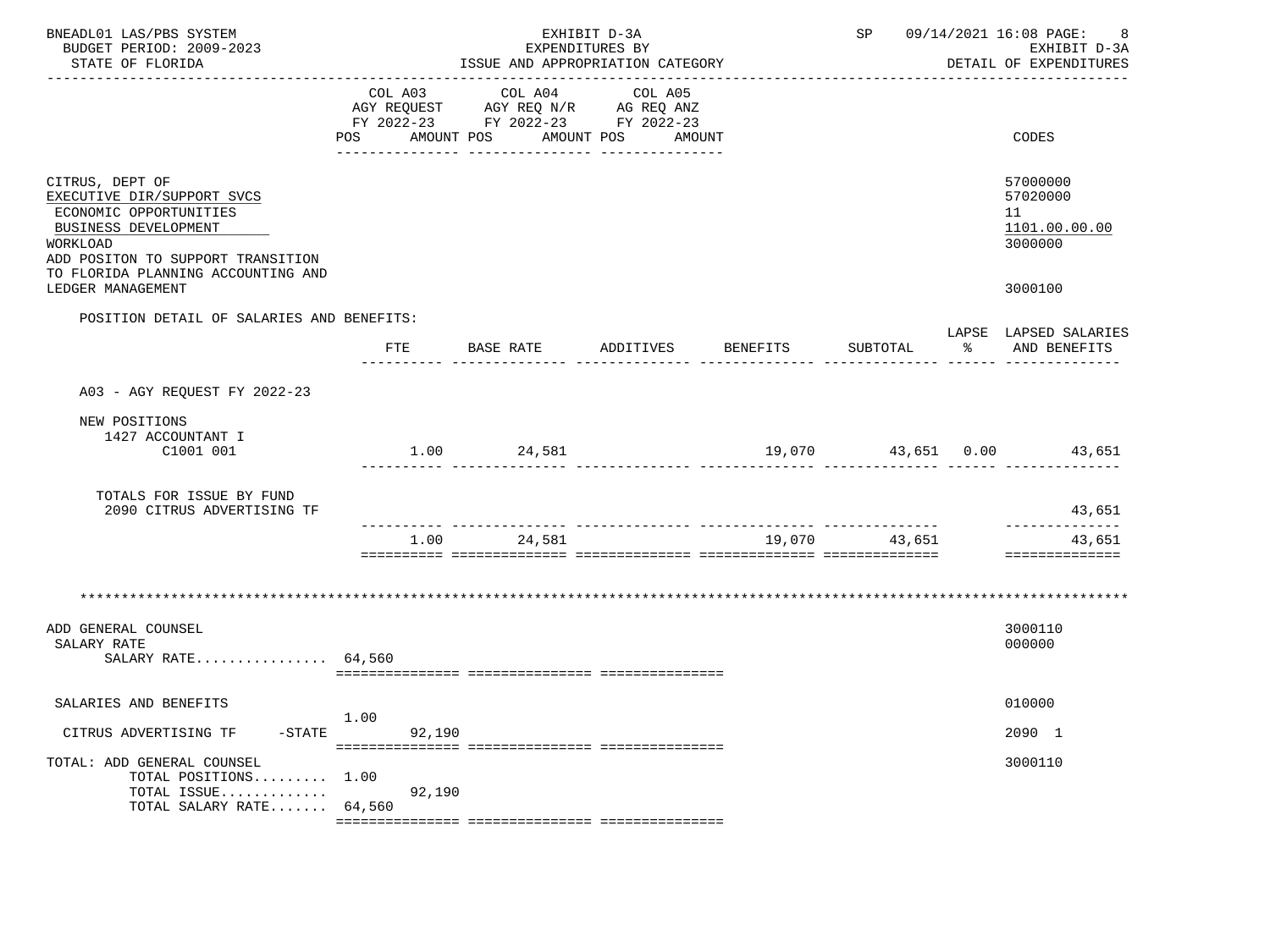| BNEADL01 LAS/PBS SYSTEM<br>BUDGET PERIOD: 2009-2023<br>STATE OF FLORIDA                                                                                                                                                                                                                                                                                                                                                                                                                                                                                                                                                                                        |            |                                                                                                 | EXHIBIT D-3A<br>EXPENDITURES BY<br>ISSUE AND APPROPRIATION CATEGORY |                  | SP.      |   | 09/14/2021 16:08 PAGE:<br>EXHIBIT D-3A<br>DETAIL OF EXPENDITURES                         |
|----------------------------------------------------------------------------------------------------------------------------------------------------------------------------------------------------------------------------------------------------------------------------------------------------------------------------------------------------------------------------------------------------------------------------------------------------------------------------------------------------------------------------------------------------------------------------------------------------------------------------------------------------------------|------------|-------------------------------------------------------------------------------------------------|---------------------------------------------------------------------|------------------|----------|---|------------------------------------------------------------------------------------------|
| POS.                                                                                                                                                                                                                                                                                                                                                                                                                                                                                                                                                                                                                                                           | COL A03    | COL A04<br>AGY REQUEST AGY REQ N/R AG REQ ANZ<br>FY 2022-23 FY 2022-23 FY 2022-23<br>AMOUNT POS | COL A05<br>AMOUNT POS                                               | AMOUNT           |          |   | CODES                                                                                    |
| CITRUS, DEPT OF<br>EXECUTIVE DIR/SUPPORT SVCS<br>ECONOMIC OPPORTUNITIES<br>BUSINESS DEVELOPMENT<br>WORKLOAD<br>ADD GENERAL COUNSEL<br>******************************                                                                                                                                                                                                                                                                                                                                                                                                                                                                                           |            |                                                                                                 |                                                                     |                  |          |   | 57000000<br>57020000<br>11<br>1101.00.00.00<br>3000000<br>3000110<br>******************* |
| AGENCY ISSUE NARRATIVE:<br>2022-2023 BUDGET YEAR NARRATIVE:<br>Title                                                                                                                                                                                                                                                                                                                                                                                                                                                                                                                                                                                           |            |                                                                                                 |                                                                     | IT COMPONENT? NO |          |   |                                                                                          |
| Add General Counsel                                                                                                                                                                                                                                                                                                                                                                                                                                                                                                                                                                                                                                            |            |                                                                                                 |                                                                     |                  |          |   |                                                                                          |
| Summary                                                                                                                                                                                                                                                                                                                                                                                                                                                                                                                                                                                                                                                        |            |                                                                                                 |                                                                     |                  |          |   |                                                                                          |
| The Department of Citrus requests the appropriation from the Citrus Advertising Trust Fund in the 010000 category within<br>the Executive Direction budget entity to provide legal support for the department.                                                                                                                                                                                                                                                                                                                                                                                                                                                 |            |                                                                                                 |                                                                     |                  |          |   |                                                                                          |
| Background                                                                                                                                                                                                                                                                                                                                                                                                                                                                                                                                                                                                                                                     |            |                                                                                                 |                                                                     |                  |          |   |                                                                                          |
| General Counsel position was previously eliminated from GAA due to vacancy. General Counsel is now a contracted law firm.<br>The Department requests CATF authority to hire in-house Counsel to execute and oversee rulemaking, licensing, statutory<br>duties and responsibilities under FS Chapter 601, contract development and review, and general compliance with statutory<br>amendments. Without the dedicated General Counsel, the Department may experience significant institutional continuity<br>gaps and potential compliance challenges. This position will be headquartered in Polk County, but impacts all Citrus<br>growing areas in Florida. |            |                                                                                                 |                                                                     |                  |          |   |                                                                                          |
| Impacts/Risks                                                                                                                                                                                                                                                                                                                                                                                                                                                                                                                                                                                                                                                  |            |                                                                                                 |                                                                     |                  |          |   |                                                                                          |
| Without the dedicated General Counsel, the Department may experience significant institutional continuity gaps and<br>potential compliance challenges.                                                                                                                                                                                                                                                                                                                                                                                                                                                                                                         |            |                                                                                                 |                                                                     |                  |          |   |                                                                                          |
| POSITION DETAIL OF SALARIES AND BENEFITS:                                                                                                                                                                                                                                                                                                                                                                                                                                                                                                                                                                                                                      |            |                                                                                                 |                                                                     |                  |          |   |                                                                                          |
|                                                                                                                                                                                                                                                                                                                                                                                                                                                                                                                                                                                                                                                                | <b>FTE</b> | BASE RATE                                                                                       | ADDITIVES                                                           | BENEFITS         | SUBTOTAL | ° | LAPSE LAPSED SALARIES<br>AND BENEFITS                                                    |
| A03 - AGY REOUEST FY 2022-23                                                                                                                                                                                                                                                                                                                                                                                                                                                                                                                                                                                                                                   |            |                                                                                                 |                                                                     |                  |          |   |                                                                                          |

NEW POSITIONS

8579 GENERAL COUNSEL

| . വ<br>. ٥٥ - ٦ | $\ldots$ 00 | 560<br>n4 | 630 | a r<br>ററ | ٬۵۲۰ |
|-----------------|-------------|-----------|-----|-----------|------|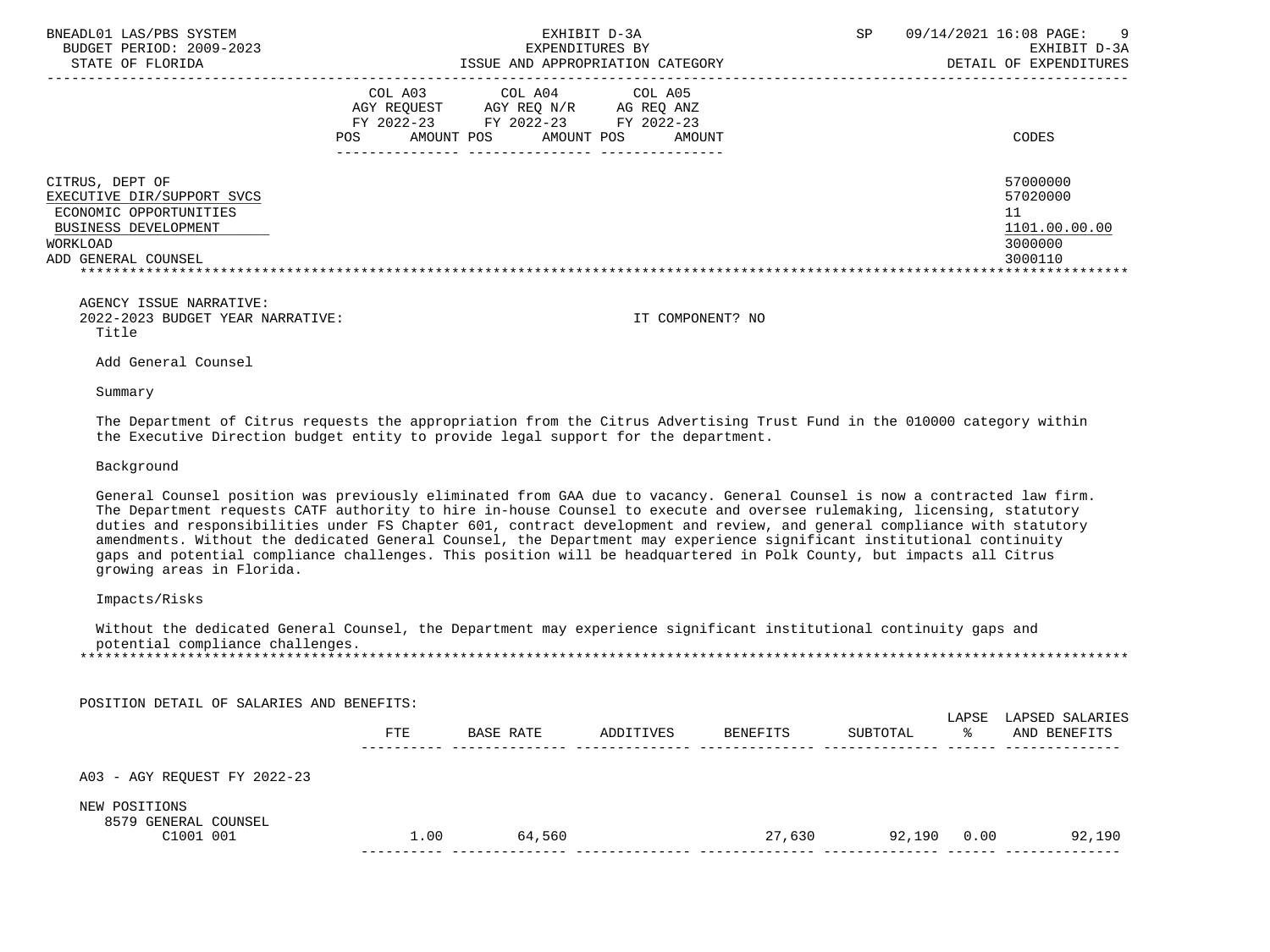| BNEADL01 LAS/PBS SYSTEM<br>BUDGET PERIOD: 2009-2023<br>STATE OF FLORIDA                                                                   |                | EXHIBIT D-3A<br>EXPENDITURES BY<br>ISSUE AND APPROPRIATION CATEGORY                       | SP 09/14/2021 16:08 PAGE: 10<br>EXHIBIT D-3A<br>DETAIL OF EXPENDITURES |  |               |                                                                   |
|-------------------------------------------------------------------------------------------------------------------------------------------|----------------|-------------------------------------------------------------------------------------------|------------------------------------------------------------------------|--|---------------|-------------------------------------------------------------------|
|                                                                                                                                           | POS AMOUNT POS | COL A03 COL A04<br>AGY REQUEST AGY REQ N/R AG REQ ANZ<br>FY 2022-23 FY 2022-23 FY 2022-23 | COL A05<br>AMOUNT POS AMOUNT                                           |  |               | CODES                                                             |
| CITRUS, DEPT OF<br>EXECUTIVE DIR/SUPPORT SVCS<br>ECONOMIC OPPORTUNITIES<br>BUSINESS DEVELOPMENT<br><b>WORKLOAD</b><br>ADD GENERAL COUNSEL |                |                                                                                           |                                                                        |  |               | 57000000<br>57020000<br>11<br>1101.00.00.00<br>3000000<br>3000110 |
| POSITION DETAIL OF SALARIES AND BENEFITS:                                                                                                 |                |                                                                                           |                                                                        |  |               | LAPSE LAPSED SALARIES                                             |
|                                                                                                                                           | FTE            | BASE RATE ADDITIVES BENEFITS                                                              |                                                                        |  | SUBTOTAL      | ႜႂ<br>AND BENEFITS                                                |
| A03 - AGY REOUEST FY 2022-23<br>NEW POSITIONS<br>TOTALS FOR ISSUE BY FUND<br>2090 CITRUS ADVERTISING TF                                   |                |                                                                                           |                                                                        |  |               | 92,190<br>--------------                                          |
|                                                                                                                                           | 1.00           | 64,560                                                                                    |                                                                        |  | 27.630 92.190 | 92,190<br>==============                                          |
| CAPITAL IMPROVEMENT PLAN<br>MAINTENANCE AND REPAIR<br>FIXED CAPITAL OUTLAY<br>FACILITIES REPAIR & MAINT                                   |                |                                                                                           |                                                                        |  |               | 9900000<br>990M000<br>080000<br>080956                            |
| GENERAL REVENUE FUND -STATE 1,500,000 1,500,000                                                                                           |                |                                                                                           |                                                                        |  |               | 1000 1                                                            |
|                                                                                                                                           |                |                                                                                           |                                                                        |  |               |                                                                   |
| <b>AGENCY NARRATIVE:</b><br>2022-2023 BUDGET YEAR NARRATIVE:<br>DESCRIPTION OF ISSUE:                                                     |                | FACILITIES REPAIR & MAINT                                                                 | IT COMPONENT? NO                                                       |  |               |                                                                   |

 Maintenance/Renovation of two buildings adjacent to Citrus headquarters in Bartow which is located in Polk County. The buildings require maintenance in order to bring them into compliance with Florida building code and to become ADA compliant. The buildings are not safe for occupancy in their current state. These buildings do not meet ADA requirements, and 2nd floor is not accessible because stairwell is not in compliance with Florida Building Code. This project has been deferred due to lack of funding. Restroom facilities are not ADA complaint, and an elevator or lift is needed to reach second floor.

ADVERSE IMPACT IF NOT FUNDED: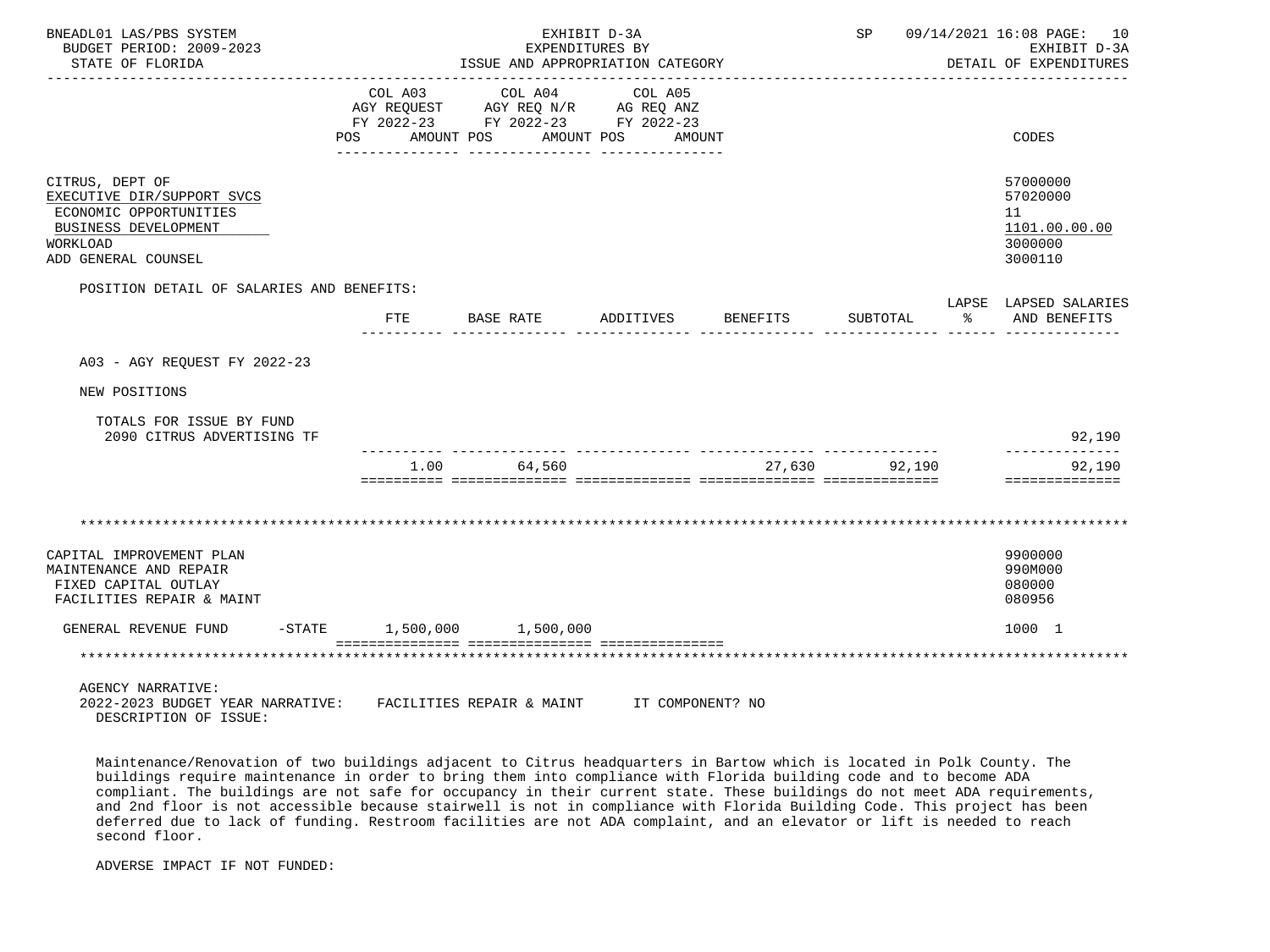| BNEADL01 LAS/PBS SYSTEM<br>BUDGET PERIOD: 2009-2023<br>STATE OF FLORIDA                                                                                                                                                                                                                                                      |                                                                                                          | EXHIBIT D-3A<br>EXPENDITURES BY | SP<br>EXPENDITURES BY<br>ISSUE AND APPROPRIATION CATEGORY | 09/14/2021 16:08 PAGE: 11<br>EXHIBIT D-3A<br>DETAIL OF EXPENDITURES |                                                                   |
|------------------------------------------------------------------------------------------------------------------------------------------------------------------------------------------------------------------------------------------------------------------------------------------------------------------------------|----------------------------------------------------------------------------------------------------------|---------------------------------|-----------------------------------------------------------|---------------------------------------------------------------------|-------------------------------------------------------------------|
|                                                                                                                                                                                                                                                                                                                              | COL A03 COL A04 COL A05<br>AGY REQUEST AGY REQ N/R AG REQ ANZ<br>FY 2022-23 FY 2022-23 FY 2022-23<br>POS | AMOUNT POS AMOUNT POS           | AMOUNT                                                    |                                                                     | CODES                                                             |
| CITRUS, DEPT OF<br>EXECUTIVE DIR/SUPPORT SVCS<br>ECONOMIC OPPORTUNITIES<br><b>BUSINESS DEVELOPMENT</b><br>CAPITAL IMPROVEMENT PLAN<br>MAINTENANCE AND REPAIR<br>The buildings are state owned properties with significant life/safety deficiencies which prevent use of much needed<br>office and meeting and storage space. |                                                                                                          |                                 |                                                           |                                                                     | 57000000<br>57020000<br>11<br>1101.00.00.00<br>9900000<br>990M000 |
| TOTAL: BUSINESS DEVELOPMENT<br>BY FUND TYPE<br>GENERAL REVENUE FUND<br>TRUST FUNDS                                                                                                                                                                                                                                           | 1,500,000 1,500,000<br>3,292,268                                                                         |                                 |                                                           |                                                                     | 1101.00.00.00<br>1000<br>2000                                     |
| TOTAL POSITIONS 16.00<br>TOTAL PROG COMP 4,792,268 1,500,000                                                                                                                                                                                                                                                                 |                                                                                                          |                                 |                                                           |                                                                     |                                                                   |

TOTAL SALARY RATE....... 1,247,925

=============== =============== ===============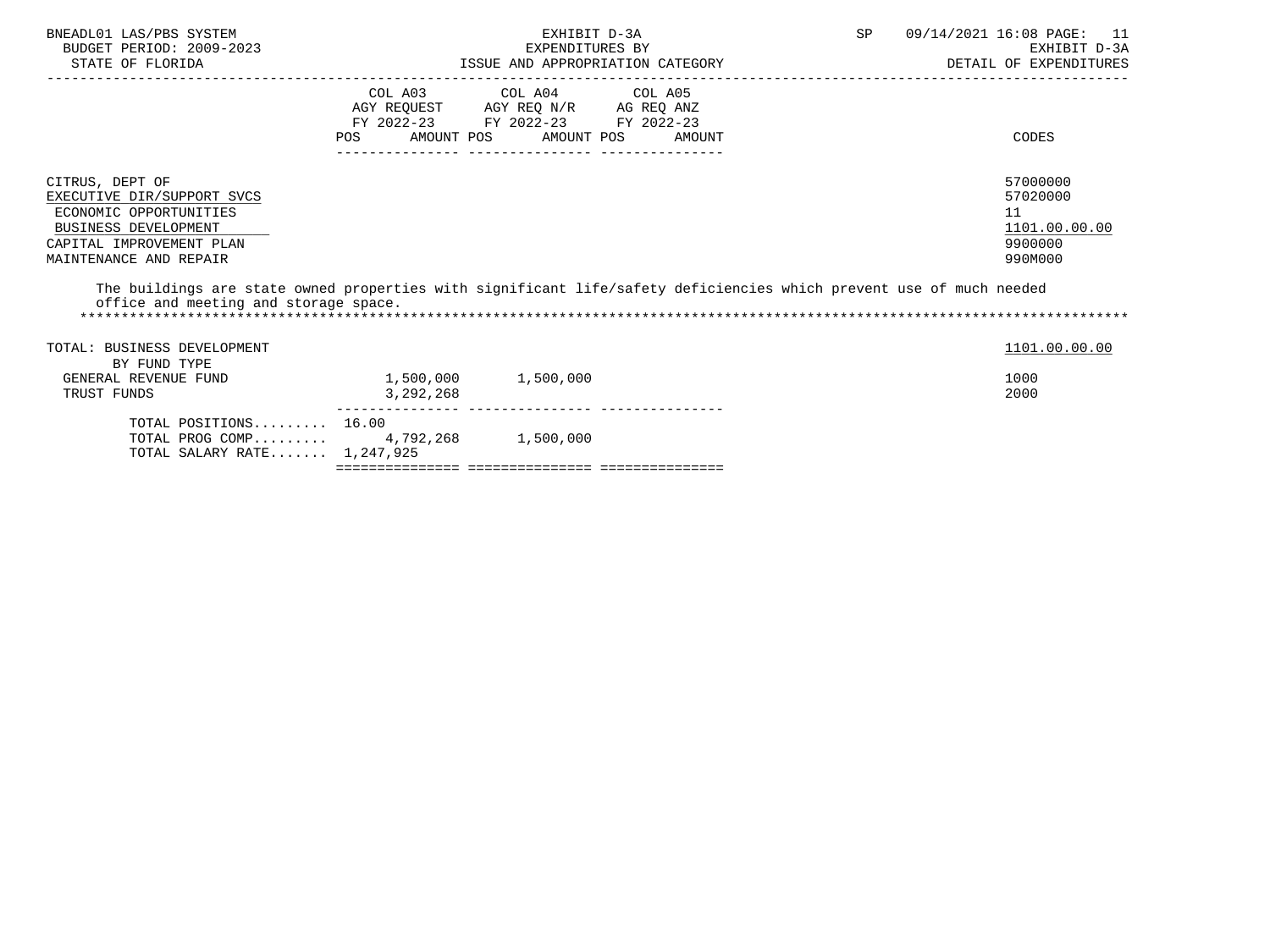| BNEADL01 LAS/PBS SYSTEM<br>BUDGET PERIOD: 2009-2023<br>STATE OF FLORIDA                                                                                                                              |                       |                                              | EXHIBIT D-3A<br>EXPENDITURES BY<br>ISSUE AND APPROPRIATION CATEGORY                                                            |        | SP | 09/14/2021 16:08 PAGE: 12<br>EXHIBIT D-3A<br>DETAIL OF EXPENDITURES         |
|------------------------------------------------------------------------------------------------------------------------------------------------------------------------------------------------------|-----------------------|----------------------------------------------|--------------------------------------------------------------------------------------------------------------------------------|--------|----|-----------------------------------------------------------------------------|
|                                                                                                                                                                                                      |                       |                                              | COL A03 COL A04 COL A05<br>AGY REQUEST AGY REQ N/R AG REQ ANZ<br>FY 2022-23 FY 2022-23 FY 2022-23<br>POS AMOUNT POS AMOUNT POS | AMOUNT |    | CODES                                                                       |
| CITRUS, DEPT OF<br>AGRIC PRODUCTS MARKETING<br>ECONOMIC OPPORTUNITIES<br>BUSINESS DEVELOPMENT<br>ESTIMATED EXPENDITURES<br>ESTIMATED EXPENDITURES - OPERATIONS<br>SALARY RATE<br>SALARY RATE 857,944 |                       |                                              |                                                                                                                                |        |    | 57000000<br>57030000<br>11<br>1101.00.00.00<br>1000000<br>1001000<br>000000 |
| SALARIES AND BENEFITS                                                                                                                                                                                |                       | 7.00                                         |                                                                                                                                |        |    | 010000                                                                      |
| CITRUS ADVERTISING TF                                                                                                                                                                                |                       | $-$ STATE $1, 274, 048$                      |                                                                                                                                |        |    | 2090 1                                                                      |
| OTHER PERSONAL SERVICES                                                                                                                                                                              |                       |                                              |                                                                                                                                |        |    | 030000                                                                      |
| CITRUS ADVERTISING TF                                                                                                                                                                                |                       | $-$ STATE $17,000$                           |                                                                                                                                |        |    | 2090 1                                                                      |
| <b>EXPENSES</b>                                                                                                                                                                                      |                       |                                              |                                                                                                                                |        |    | 040000                                                                      |
| CITRUS ADVERTISING TF -STATE 261,331                                                                                                                                                                 |                       |                                              |                                                                                                                                |        |    | 2090 1                                                                      |
| SPECIAL CATEGORIES<br>CONTRACTED SERVICES                                                                                                                                                            |                       |                                              |                                                                                                                                |        |    | 100000<br>100777                                                            |
| CITRUS ADVERTISING TF -STATE 100,000                                                                                                                                                                 |                       |                                              |                                                                                                                                |        |    | 2090 1                                                                      |
| PAID ADVERTISING/PROMOTION                                                                                                                                                                           |                       |                                              |                                                                                                                                |        |    | 102380                                                                      |
| GENERAL REVENUE FUND -STATE 5,000,000                                                                                                                                                                |                       |                                              |                                                                                                                                |        |    | 1000 1                                                                      |
| CITRUS ADVERTISING TF                                                                                                                                                                                | $-MATCH$<br>$-FEDERL$ | $-STATE$ 7, 461, 163<br>500,000<br>5,000,000 |                                                                                                                                |        |    | 2090 1<br>2090 2<br>2090 3                                                  |
| TOTAL CITRUS ADVERTISING TF                                                                                                                                                                          |                       | 12,961,163                                   |                                                                                                                                |        |    | 2090                                                                        |
| TOTAL APPRO                                                                                                                                                                                          |                       | 17,961,163                                   |                                                                                                                                |        |    |                                                                             |
| CITRUS RECOVERY PROGRAM                                                                                                                                                                              |                       |                                              |                                                                                                                                |        |    | 102410                                                                      |
| GENERAL REVENUE FUND                                                                                                                                                                                 | $-$ STATE             | 12,000,000                                   |                                                                                                                                |        |    | 1000 1                                                                      |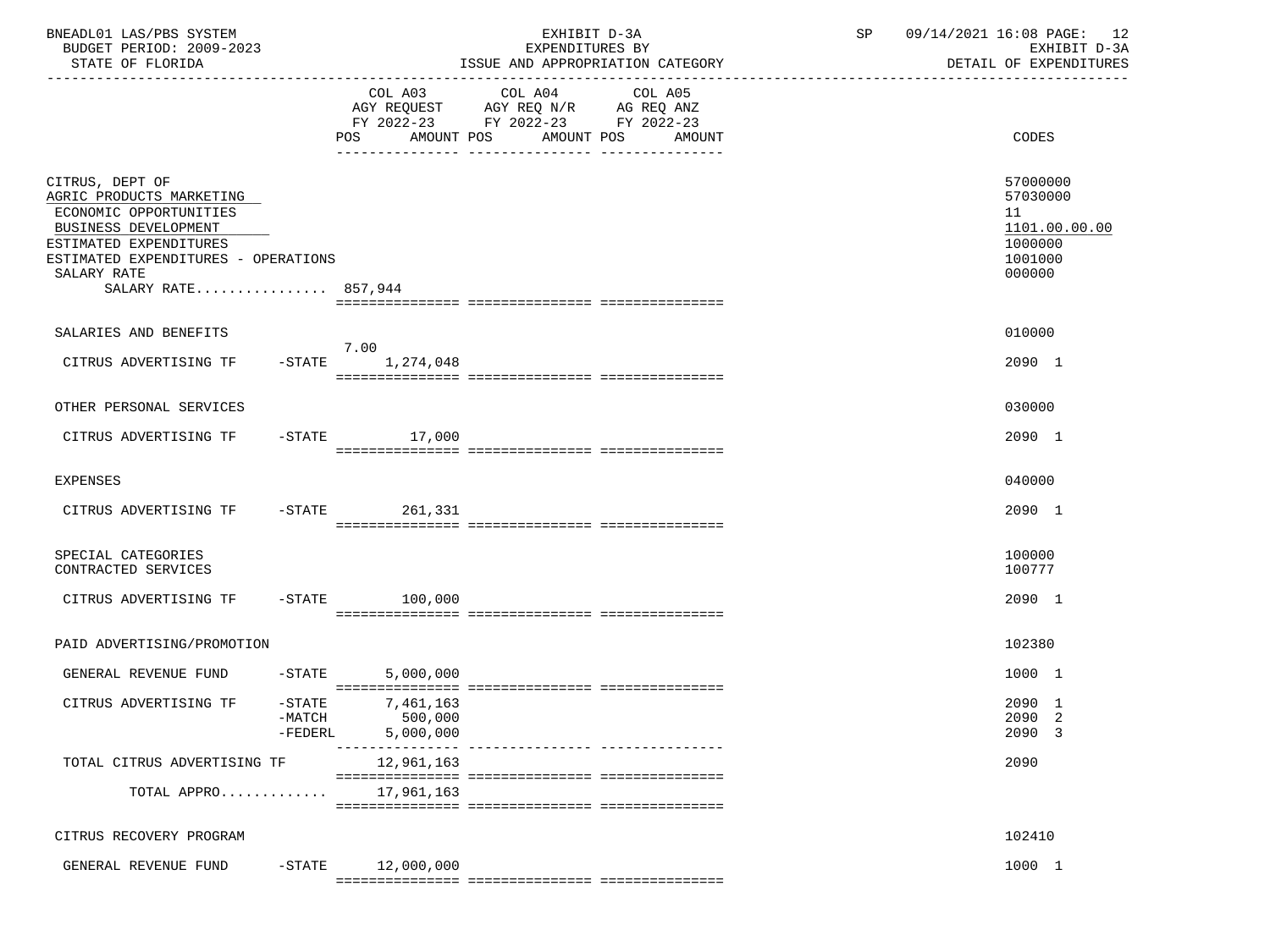| BNEADL01 LAS/PBS SYSTEM<br>BUDGET PERIOD: 2009-2023<br>STATE OF FLORIDA<br>----------------                                                                                                                        |                          | EXHIBIT D-3A<br>EXPENDITURES BY<br>ISSUE AND APPROPRIATION CATEGORY                                                          | 09/14/2021 16:08 PAGE:<br>SP<br>DETAIL OF EXPENDITURES               | -13<br>EXHIBIT D-3A |
|--------------------------------------------------------------------------------------------------------------------------------------------------------------------------------------------------------------------|--------------------------|------------------------------------------------------------------------------------------------------------------------------|----------------------------------------------------------------------|---------------------|
|                                                                                                                                                                                                                    | <b>POS</b><br>AMOUNT POS | COL A03 COL A04<br>COL A05<br>AGY REQUEST AGY REQ N/R AG REQ ANZ<br>FY 2022-23 FY 2022-23 FY 2022-23<br>AMOUNT POS<br>AMOUNT | CODES                                                                |                     |
| CITRUS, DEPT OF<br>AGRIC PRODUCTS MARKETING<br>ECONOMIC OPPORTUNITIES<br>BUSINESS DEVELOPMENT<br>ESTIMATED EXPENDITURES<br>ESTIMATED EXPENDITURES - OPERATIONS<br>SPECIAL CATEGORIES<br>TR/DMS/HR SVCS/STW CONTRCT |                          |                                                                                                                              | 57000000<br>57030000<br>11<br>1000000<br>1001000<br>100000<br>107040 | 1101.00.00.00       |
| CITRUS ADVERTISING TF<br>TOTAL: ESTIMATED EXPENDITURES - OPERATIONS<br>TOTAL POSITIONS 7.00<br>TOTAL ISSUE 31,616,022<br>TOTAL SALARY RATE 857,944                                                                 | $-$ STATE 2,480          |                                                                                                                              | 2090 1<br>1001000                                                    |                     |
| FLORIDA RETIREMENT SYSTEM<br>ADJUSTMENT - FY 2021-22 - NORMAL<br>COST AND UNFUNDED ACTUARIAL<br>LIABILITY<br>SALARIES AND BENEFITS                                                                                 |                          |                                                                                                                              | 1001070<br>010000                                                    |                     |
| CITRUS ADVERTISING TF                                                                                                                                                                                              | $-$ STATE<br>3,608       |                                                                                                                              | 2090 1                                                               |                     |
| REALLOCATION OF HUMAN RESOURCES<br>OUTSOURCING<br>SPECIAL CATEGORIES<br>TR/DMS/HR SVCS/STW CONTRCT                                                                                                                 |                          |                                                                                                                              | 1005900<br>100000<br>107040                                          |                     |
| CITRUS ADVERTISING TF<br>$-$ STATE                                                                                                                                                                                 | $267-$                   |                                                                                                                              | 2090 1                                                               |                     |
| NONRECURRING EXPENDITURES<br>CITRUS RECOVERY PROGRAM<br>SPECIAL CATEGORIES<br>CITRUS RECOVERY PROGRAM                                                                                                              |                          |                                                                                                                              | 2100000<br>2103008<br>100000<br>102410                               |                     |
| GENERAL REVENUE FUND                                                                                                                                                                                               | $-STATE$ 12,000,000-     |                                                                                                                              | 1000 1                                                               |                     |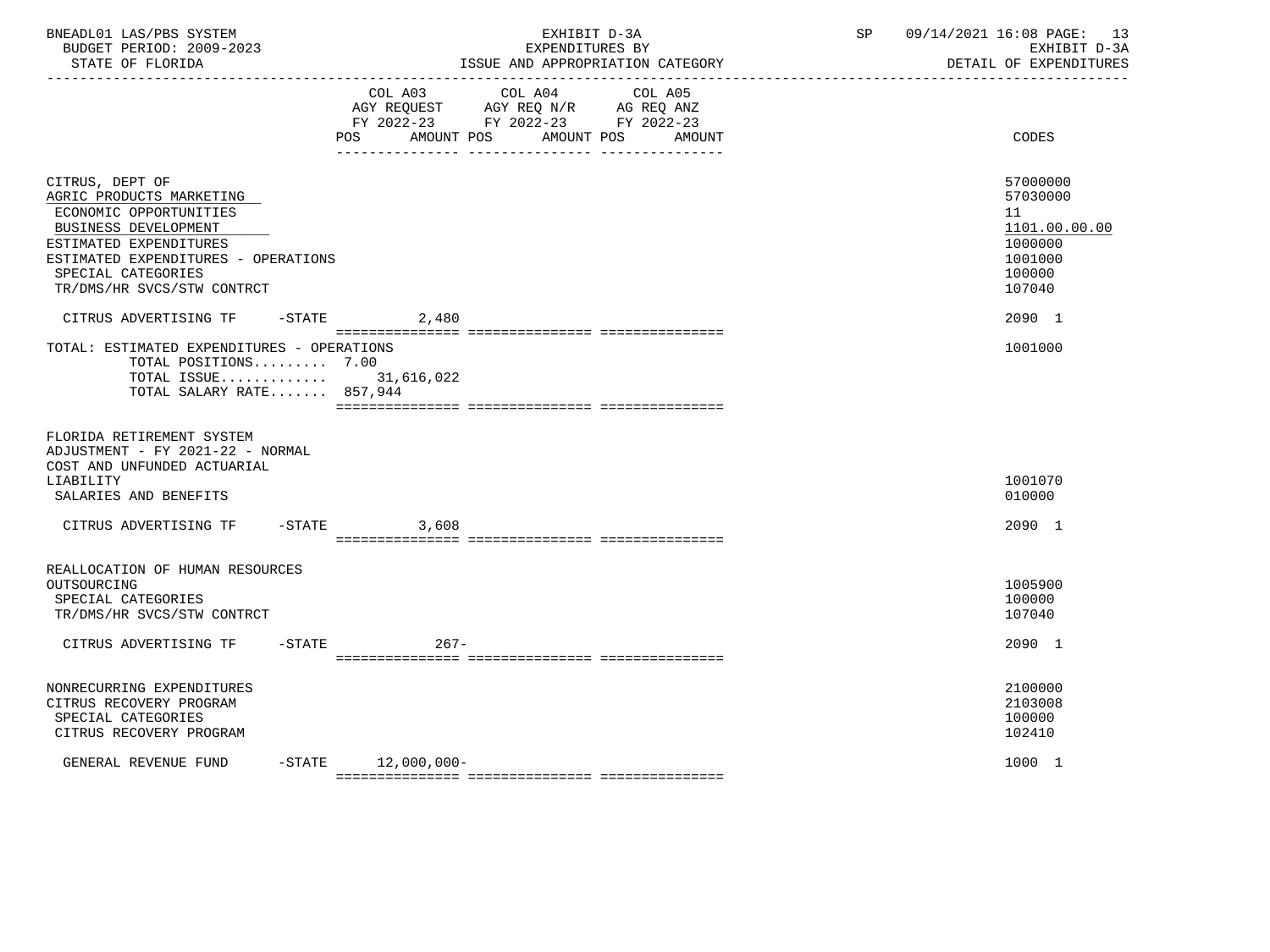| BNEADL01 LAS/PBS SYSTEM<br>BUDGET PERIOD: 2009-2023<br>STATE OF FLORIDA                                                                                                                                 |           | EXHIBIT D-3A<br>EXPENDITURES BY<br>ISSUE AND APPROPRIATION CATEGORY                               |  |                              | <b>SP</b> | 09/14/2021 16:08 PAGE: 14<br>EXHIBIT D-3A<br>DETAIL OF EXPENDITURES                   |
|---------------------------------------------------------------------------------------------------------------------------------------------------------------------------------------------------------|-----------|---------------------------------------------------------------------------------------------------|--|------------------------------|-----------|---------------------------------------------------------------------------------------|
|                                                                                                                                                                                                         | POS       | COL A03 COL A04 COL A05<br>AGY REQUEST AGY REQ N/R AG REQ ANZ<br>FY 2022-23 FY 2022-23 FY 2022-23 |  | AMOUNT POS AMOUNT POS AMOUNT |           | CODES                                                                                 |
| CITRUS, DEPT OF<br>AGRIC PRODUCTS MARKETING<br>ECONOMIC OPPORTUNITIES<br>BUSINESS DEVELOPMENT<br>SPECIAL PROGRAM FUNDING<br>CITRUS RECOVERY PROGRAM<br>SPECIAL CATEGORIES<br>PAID ADVERTISING/PROMOTION |           |                                                                                                   |  |                              |           | 57000000<br>57030000<br>11<br>1101.00.00.00<br>4900000<br>4900010<br>100000<br>102380 |
| GENERAL REVENUE FUND                                                                                                                                                                                    | $-$ STATE | $12,000,000$ $12,000,000$                                                                         |  |                              |           | 1000 1                                                                                |
|                                                                                                                                                                                                         |           |                                                                                                   |  |                              |           |                                                                                       |
|                                                                                                                                                                                                         |           |                                                                                                   |  |                              |           |                                                                                       |

AGENCY ISSUE NARRATIVE:

2022-2023 BUDGET YEAR NARRATIVE: IT COMPONENT? NO

DESCRIPTION OF ISSUE:

 This issue is to request nonrecurring Advertising Promotional Campaigns Special Category funding in the amount of \$12,000,000 in General Revenue for the continuation and expansion of the eCommerce and digital marketing program. This program is focused on driving sales of Florida Citrus products through eCommerce partnerships with retail grocers and online shopping platforms while increasing awareness of the health benefits and premium quality of Florida Citrus through traditional, digital and social channels. Given the significant \$6.762 billion economic impact of the state's signature agricultural product, all counties in Florida may be impacted by this request. ISSUE SUMMARY:

 The Florida Department of Citrus (FDOC) is conducting a variety of engagement activities to drive sales of Florida Citrus products and enhance consumer perception and consumption.

 Florida has experienced a well-documented, significant citrus crop reduction over the past fourteen years reaching historic lows (, due to the spread of HLB (citrus greening). As a result, the volume of Florida Orange Juice and fresh Florida Citrus available to consumers has dramatically decreased, while production costs have skyrocketed, and retail prices have also increased. Although 100% orange juice remains the nation's favorite 100% fruit juice by a wide margin, consumption of Florida Orange Juice continues to decline due to fierce competition in the beverage aisle and negative press regarding its sugar content.

 It is vital the department implement strong digital marketing programs that encourage purchase of Florida Citrus products and educate consumers on the health benefits of Florida Citrus in order to support Florida growers and the state. With increasing consumer interest in health and wellness and recent growth in online shopping, programs will focus on eCommerce, digital marketing, influencer partnerships and social media programs that enable the Department to directly encourage purchase of Florida Citrus and educate consumers on the nutritional benefits it provides.

 Additionally, this program will increase awareness of the premium-quality of Florida Citrus by spotlighting the unique attributes of the state that make it the perfect place to grow the best-tasting citrus in the world. The Department will also work to combat perpetuation of harmful myths about the nutrition of Florida Orange Juice in the media through a vigilant monitoring and response system. Scientific research studies continue to be conducted and published (by the FDOC and others) to provide evidence for health benefits associated with citrus consumption. These findings are used to shape messaging and outreach to consumers, media, and health professionals.

 Orange juice demand is a product of attracting households to the marketplace (market penetration) and increasing the level of consumption among buyers (market intensity). Advertising, promotions, and PR activities can impact both market penetration and market intensity. The value of that impact is usually measured in terms of a return on investment (ROI). Florida Department of Citrus (FDOC), in partnership with UF Florida Agricultural Marketing Research Center, has estimated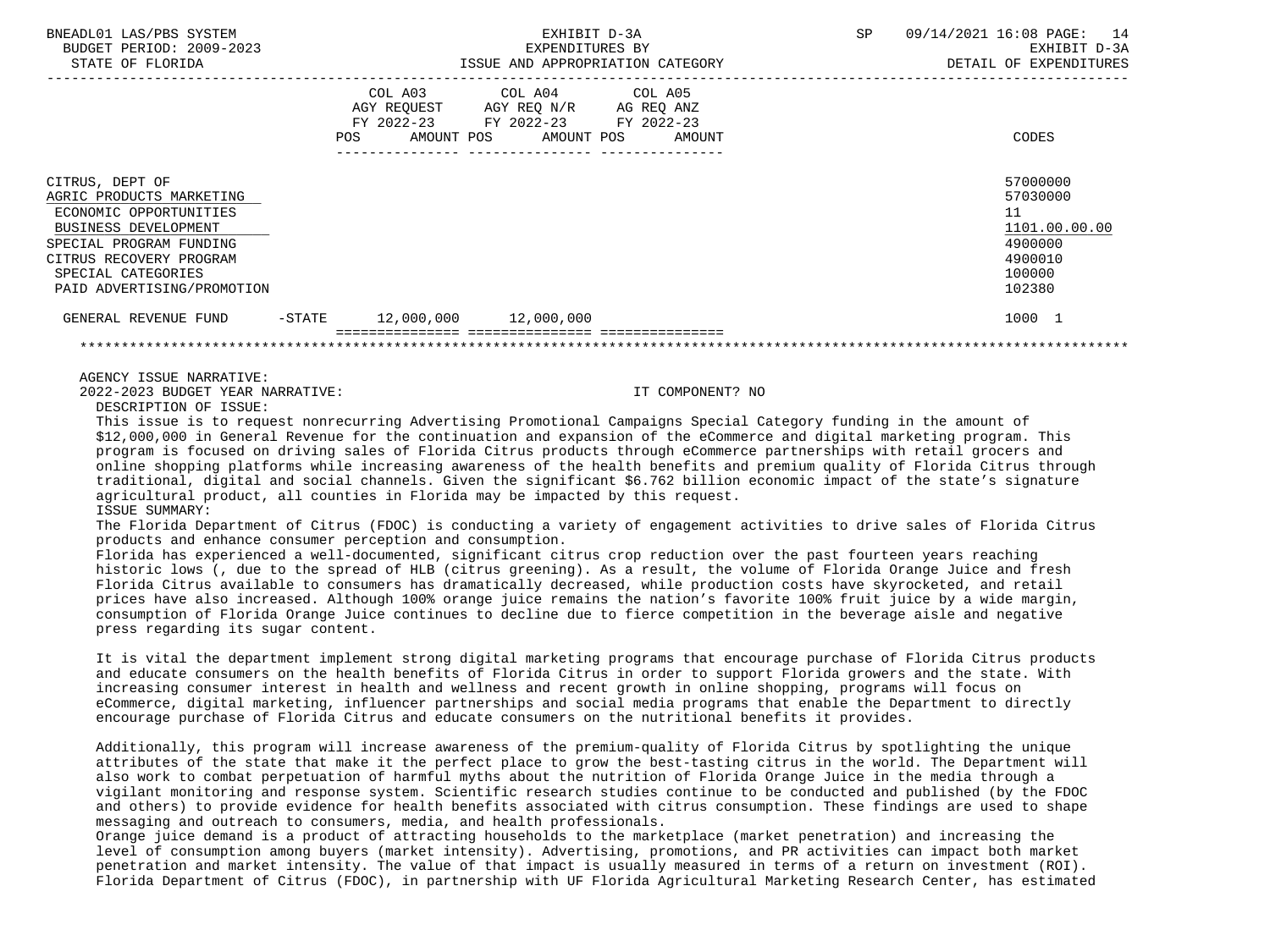| BNEADL01 LAS/PBS SYSTEM<br>BUDGET PERIOD: 2009-2023<br>STATE OF FLORIDA                                                                             | EXHIBIT D-3A<br>EXPENDITURES BY<br>ISSUE AND APPROPRIATION CATEGORY                                                                               | SP                                                                | 09/14/2021 16:08 PAGE: 15<br>EXHIBIT D-3A<br>DETAIL OF EXPENDITURES |  |
|-----------------------------------------------------------------------------------------------------------------------------------------------------|---------------------------------------------------------------------------------------------------------------------------------------------------|-------------------------------------------------------------------|---------------------------------------------------------------------|--|
|                                                                                                                                                     | COL A03<br>COL A04 COL A05<br>AGY REQUEST AGY REQ N/R AG REQ ANZ<br>FY 2022-23 FY 2022-23 FY 2022-23<br>AMOUNT POS<br>AMOUNT POS<br>POS<br>AMOUNT | CODES                                                             |                                                                     |  |
| CITRUS, DEPT OF<br>AGRIC PRODUCTS MARKETING<br>ECONOMIC OPPORTUNITIES<br>BUSINESS DEVELOPMENT<br>SPECIAL PROGRAM FUNDING<br>CITRUS RECOVERY PROGRAM |                                                                                                                                                   | 57000000<br>57030000<br>11<br>1101.00.00.00<br>4900000<br>4900010 |                                                                     |  |

 that the results of the return-on-investment analysis for 2020 indicate that FDOC programs in the last year will have a benefit-cost ratio between 11.27 and 12.02, signifying that each dollar expended on generic promotions of processed orange marketing returned between \$11.27 and \$12.02 to the Florida grower in added revenue at the grower delivered-in price level.

 The total economic impacts for the investment of \$8 million in 100% orange juice promotional activity, averaged over the last 3 years, was estimated to support additional output (sales revenue) impacts for growers and processors of up to \$361.5 million, including \$202.5 million from direct effects, \$80.9 million in indirect effects, and \$78.1 million in induced effects. The additional output impacts include roughly \$7 million in state and local tax revenues.

 Reinforcing the positive attributes of orange juice, such as consumers' knowledge of the health and wellness benefits of orange juice, is an ongoing effort and continues to be a top priority for the FDOC. This is in accordance with research results, especially in an era where the information available to consumers regarding the nutrition of 100% orange juice is plentiful, and, often, misleading, distorted, or altogether false. The 2020 UF-FAMRC study showed that demand for orange juice would have declined by 10.65% without the awareness of FDOC promotional activities. The model estimates consumption would have declined by an additional 86 million single-strength equivalent gallons, which is equivalent to roughly 14.8 million boxes of Florida processed oranges, without FDOC promotions. The domestic share of Florida-sourced orange juice was estimated at 57% for the 2019-20 season, higher than the previous seasons due to decline in imported juice. Gains in consumption for Florida-sourced orange juice share attributed to the awareness of promotions is about 49 million single-strength equivalent gallons which should serve to support the Florida delivered-in price and provide economic output to the state in the 2020-21 season. Nearly 29% of respondents were aware of orange juice promotions during the course of the 2019-20 fiscal year, and awareness was shown to boost market penetration for orange juice in those households who were aware of OJ promotions by 5% more than those who were not aware.

## ADVERSE IMPACT IF NOT FUNDED:

 The Department's traditional, statutory funding source is entirely tied to citrus production. Thus, as production has decreased, so have the funds available to stimulate consumer engagement with Florida Citrus products. Failure to fund this issue will undermine the department's ability to drive sales of Florida Citrus products and increase awareness of the health benefits of Florida Orange Juice. Reduction in demand for and sales of Florida Citrus products can lead to profoundly adverse long-term impact on the Florida Citrus industry and its thousands of growers, leading to abandoned groves, a degradation in the value of Florida's ecosystems services, reduced tax revenue, and, perhaps most importantly, an increase in unemployment due to a reduction in the more than 33,000 jobs this industry supports. COST SUMMARY:

 This issue will be the primary funding source for the FDOC's e-commerce and digital marketing program. No Full Time Equivalent (FTE) positions will be added as a result of the enhanced outreach, but the FDOC's public relations staff,